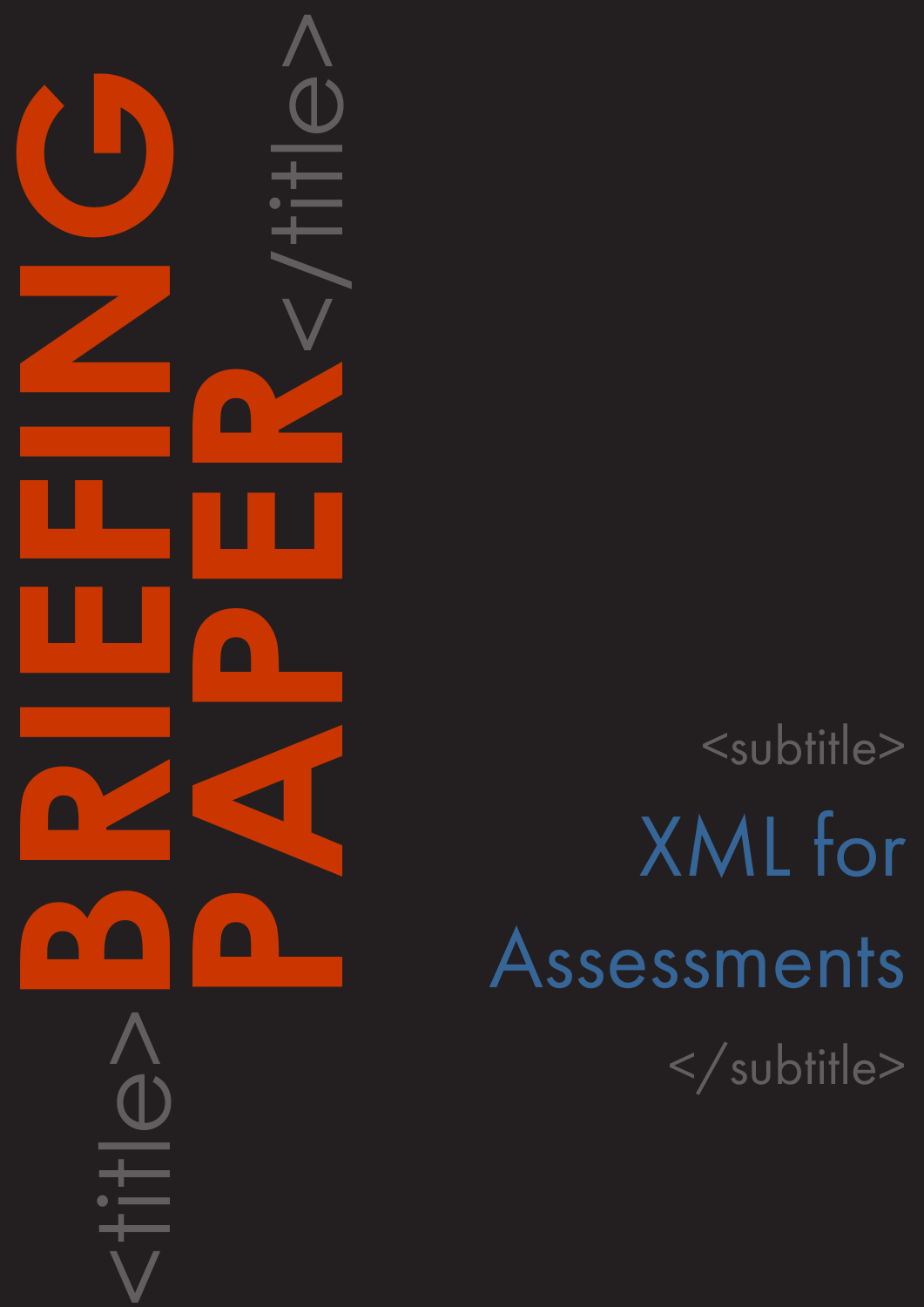**Content Models** 

#### CAPDM Ltd. CAPDM Ltd.

Introduction Producing XML standards for assessments is not easy work, as anyone who has been following the development of the [IMS Question & Test Interoperability](http://www.imsglobal.org/question/)  [\(QTI\)](http://www.imsglobal.org/question/) specification [will know.](http://en.wikipedia.org/wiki/QTI) When the QTI 2.1 was temporarily withdrawn from the IMS standards web site in 2009, the reason given was:

> "[the specification] did not achieve sufficient implementation and feedback to warrant being voted on as a final specification."

While some were no doubt dismayed by this about turn, to others this will come as no surprise. We do not use QTI (of any version) at CAPDM except as an intermediate exchange format. For example we use QTI as the starting point in the conversion of questions marked up for tools such as Questionmark OnDemand to final formats such as Moodle XML.

But QTI is XML in action, and CAPDM bangs on about using XML. So why doesn't CAPDM use QTI?

We stuck with our own UQF for one main reason – it is particularly suited to actually marking up questions, and its semantic richness is particularly suited to our strict single source master policy. So there are two immediate advantages to UQF:

- Single source advantages for long term maintenance and reuse.
- • Assessment engine independence.

There are other big differences between, say, QTI and UQF. Few would claim that QTI is particularly suited for use in actually marking up questions. UQF wins outright here, however UQF is certainly not as **generic** as QTI.

One reason we could offer is that we have been using a particular mark-up long before QTI came about. That's not to say that what we use is outdated: we have evolved this over the years to account for new needs, new structures and new semantics. We call it UQF – or, rather grandly, the Universal Question Format. The only excuse that I can offer for this grand title is that we had to think of a name.

Since UQF started there have been many formats that we could have chosen to use, but our clients use Perception, WebCT, Moodle and a number of other learning and assessment environments. Should we have chosen QML, QTI, or what?

However this very generalness of QTI translates to something more than 'being awkward for authoring', specifically that it becomes quite difficult to enforce a consistent marking scheme and style. This is because QTI says nothing about the format of the actual question content, and because it allows for arbitrary marking schemes to be specified per question. It is difficult enough to get most education authors to think about questions other than multiple choice, it is hard

When used in custom assessment engines - UQF suggests a much more efficient and streamlined database infrastructure than is used in most learning environments. This means that we can render page of questions of a variety of question types with a single database call. This is extremely efficient for a page of say, 10 questions, when compared with a Moodle equivalent. With technical efficiencies, such as database pooling, this helps implementers to achieve scalability.

**Implementa**tions

to get them to create questions that span the Bloomian taxonomy, and it would be near impossible to get them to think about highly varied rubrics and marking schemes.

UQF does not stand alone. It is part of a wider content model. We tend to use XML DocBook as our preferred DTD/Schema and we have extended the base DocBook to include UQF (and for UQF to include DocBook as its basic content model).

DocBook provides a vast number of semantic element tags, and though its origins are as a [semantic](http://en.wikipedia.org/wiki/Semantics) [mark-up language](http://en.wikipedia.org/wiki/Markup_language) for technical [documentation](http://en.wikipedia.org/wiki/Documentation) - originally intended for writing technical documents related to computer hardware and software – it can be used for any other sort of documentation, including learning materials.

Formative assessments benefit from being richer content, as this facilitates better tuning of answers to the assessment context, better recording of behaviours, and the capture of reflective inputs (to be held as a body of evidence).

DocBook XML's flexibility can also be of great help in encoding higher order Bloomian assessments for syntheses and analysis, perhaps incorporating learning objects such as custom applet and object API. One thing that thinking about having a powerful content model is that this begins to free the programme developers from the abrupt simplicity of the MCQ. Content becomes much fitter for purpose.

Another advantage then for UQF is:

• Richer content models

UQF, QTI, QML etc. merely mark information and materials up, but how do they implement?

As suggested above UQF enjoys an independence from any assessment engine. For this reason we achieve our conversions of QTI (e.g. as an export format from Perception) by taking it first to UQF – for long term storage, management and exploitation – then to Moodle XML (or other final formats).

## UQF not QTI